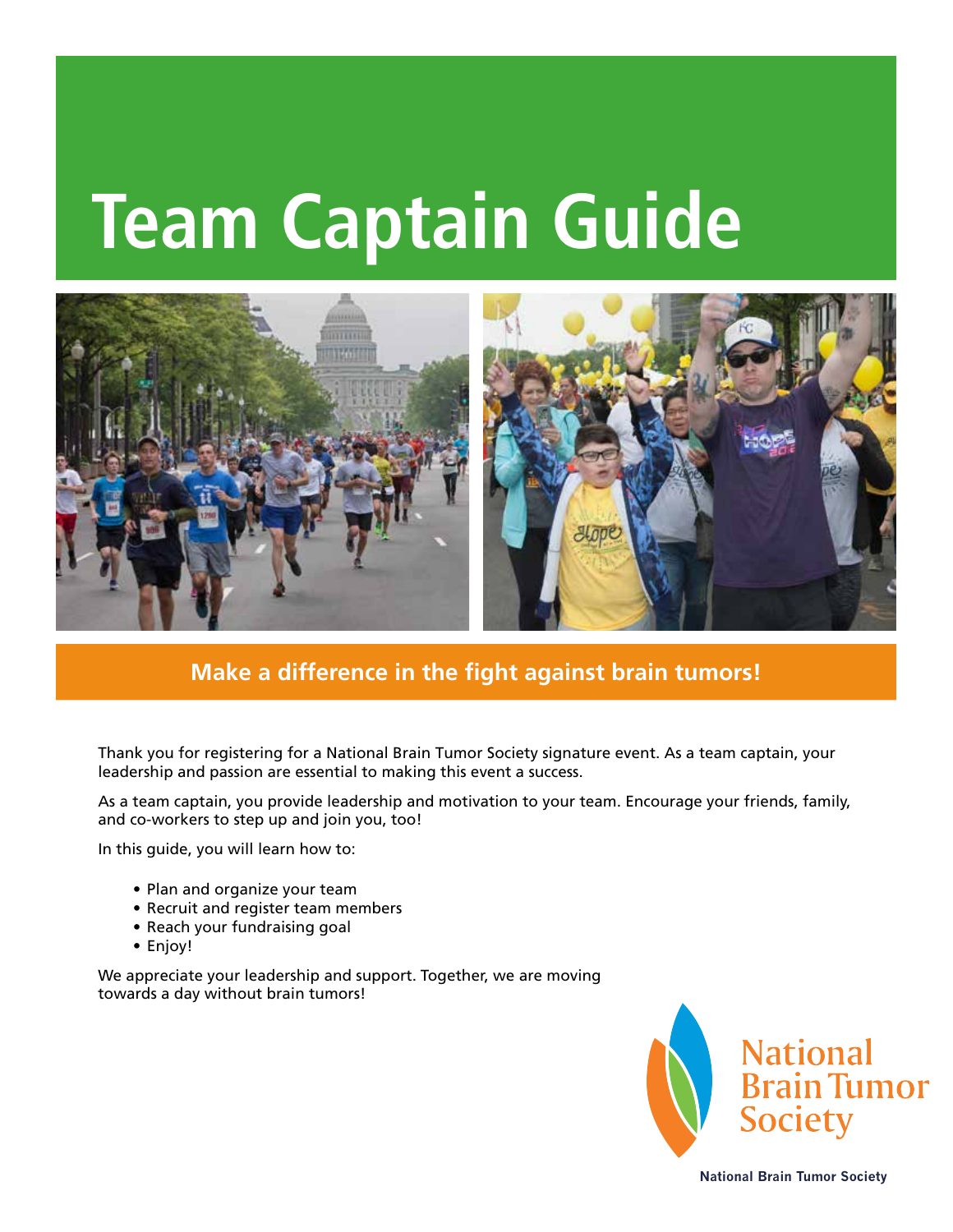

### **Step 1: Plan and Organize**

Once registered, you will have access to your *Participant Center*. As a team captain this will offer you a variety of exclusive tools, including the ability to:

- Customize the team fundraising page
- Set the team fundraising goal
- Check team members' fundraising progress
- Send updates and messages to team members

As team captain you will also receive special *Team Captain Email Updates* with fundraising ideas, information on team contests and race day information.

No need to take on all the work - get a little help from your friends! Recruit team members to fill the following roles:

**Fundraising Pro:** The go-to fundraiser person, they should be familiar with the *Fundraising Guide* and able to educate the team about best practices.

**Party Planner:** This person plans team get-togethers and fundraising events (check out pages 3-4 of the *Fundraising Guide* for a list of ideas).

**Event Day Coordinator:** The event day and team spirit guru. This person will be in charge of team logistics on event day as well as coordinating a team theme. Team T-shirts, hats, signs are encouraged!

#### **Set your goals**

As team captain, you will be responsible for setting you team goal. Aim high! Here are a few targets to keep in mind:

- **Number of expected team members**
- **Average amount raised per person**
- **Total fundraising amount**

If you've participated on a team before, you may want to use last year's numbers as a place to start.

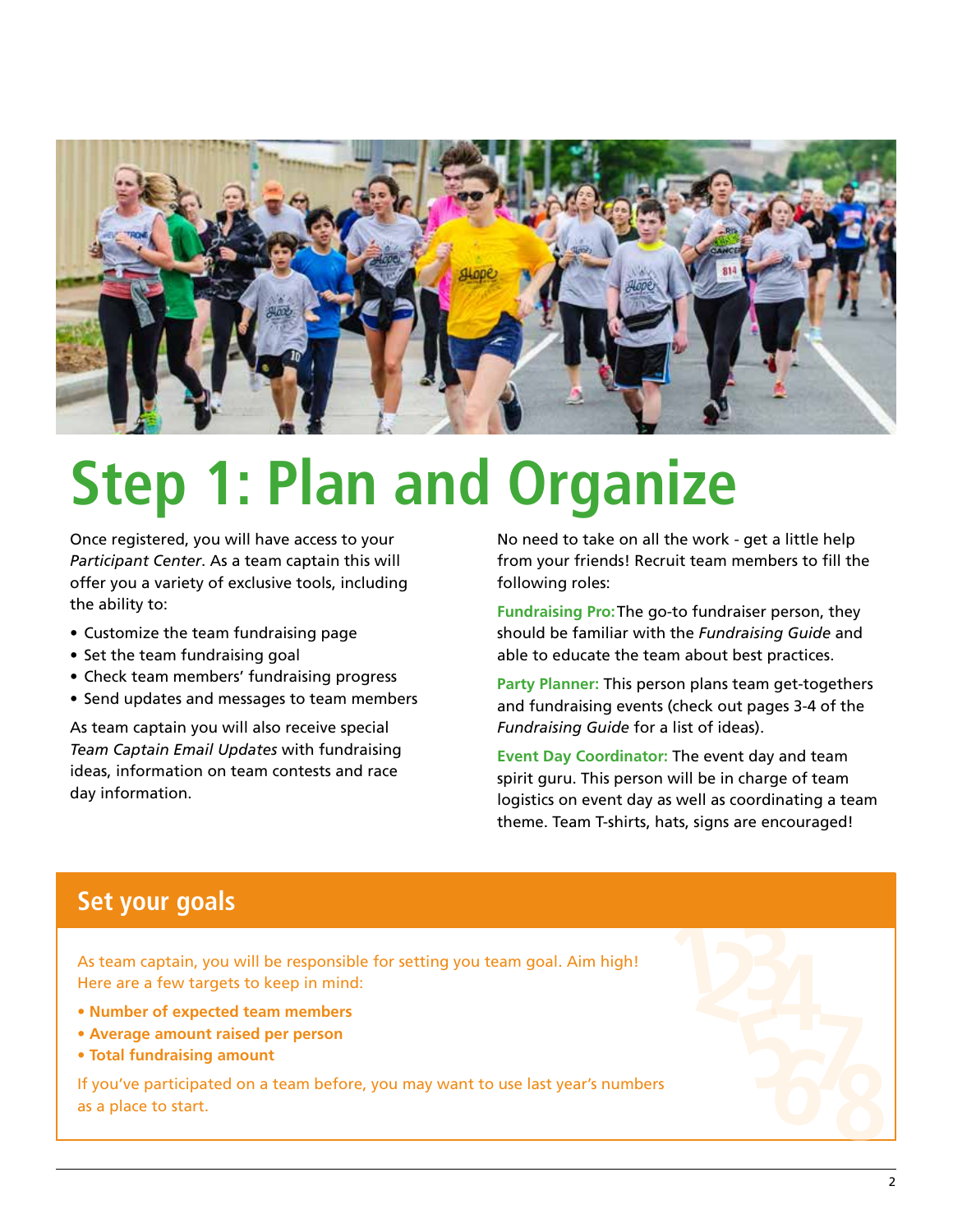



## **Step 2: Recruit and Register**

There are no special requirements for forming a team, and anyone can participate including:

- Family members
- Friends
	- Neighbors
	- Co-workers or fellow students
	- Service Clubs
	- Sorority/Fraternity
	- Members of your religious organization
	- Members of other groups you belong to (book club, Rotary, cycling, etc.)

#### **Spread the word – to your network and your team**

#### **Whenever possible include a link to your team page.**

**Email your network** and encourage people to register. Save time by using the template email in your *Participant Center*.

**Host a team kick-off party.** Provide some snacks and invite your friends and family. Tell them about the event, why you're involved, and encourage them to join your team. Have a computer available so that folks can register for your team right away.

**Update your Facebook** status frequently with information about your event and any fundraising events you may be hosting. Ask your friends to do the same.

**Involve your employer** by asking your boss's approval to invite your co-workers. If you have a company newsletter, consider writing a short article or adding the event to the company calendar.

**Motivate your teammates** by sending them weekly emails with important event information and fundraising tips. Encourage them to get the word out too!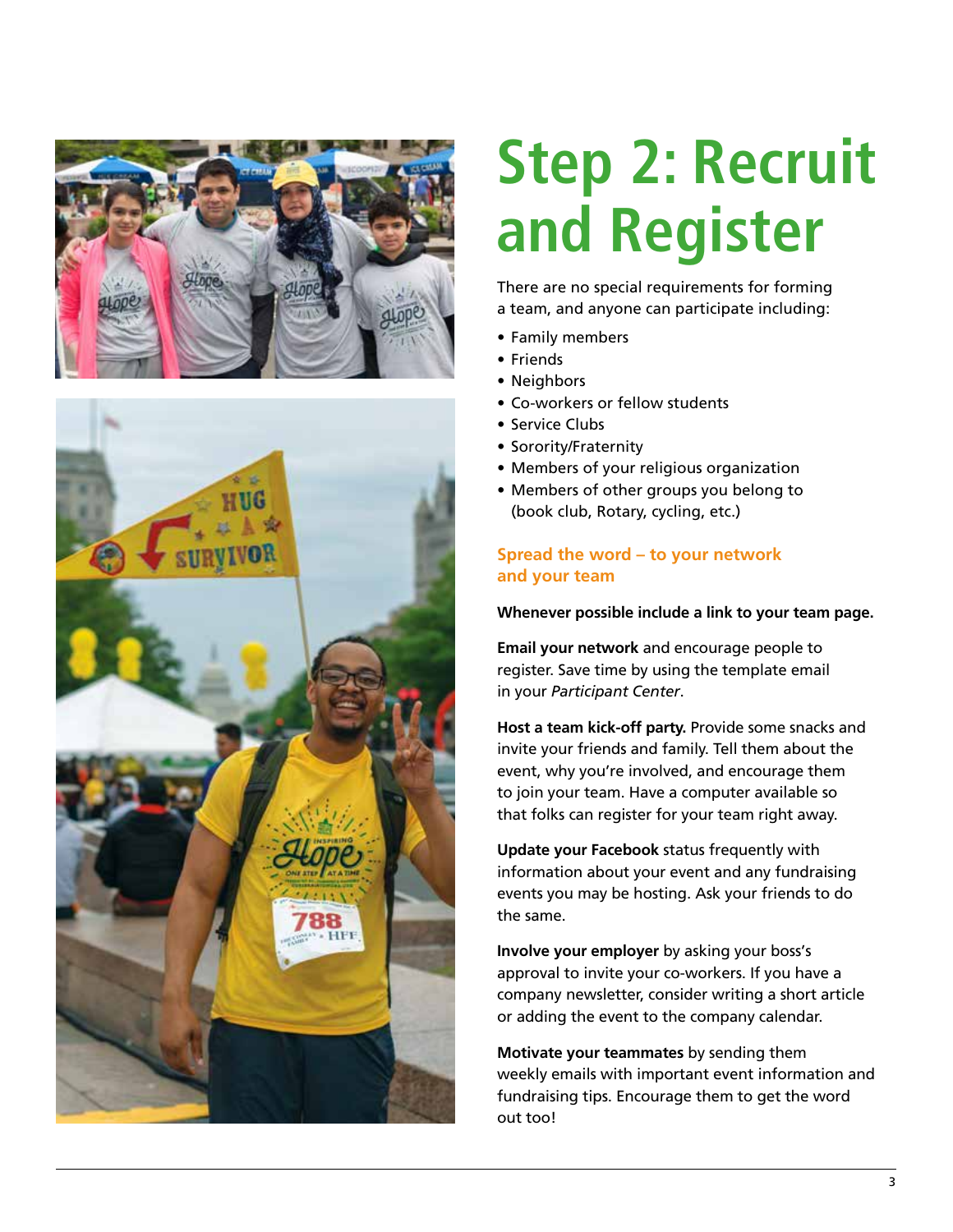

### **Step 3: FUNdraise!**

#### **Make It Personal**

Customize your team and personal fundraising page to share your story. Let people know why you are involved.

#### **Make The Ask**

Don't be shy about asking for support. You will be surprised by how eager your friends, family, and co-workers will be to help you and this cause. Feel free to use the "Support Me" email template in your *Participant Center* or write your own email.

#### **Make It Fun**

Here's where the "Party Planner" and "Fundraising Pro" come in. Enlist their help to educate your team members, organize events, and help your team exceed its fundraising goal!

Work with the "Fundraising Pro" to put together a presentation about simple fundraising tips and tricks and include a calendar of all team fundraising activities. Ask the "Party Planner" to organize a team get-together where this information can be shared.

#### **Here are some fundraising ideas to get your team started:**

- **Spring Cleaning:** De-clutter your life by holding a garage sale. Make posters to let people know that sales will support the brain tumor research.
- **Going once, going twice:** Do you know a chef? Photographer? Musician? Ask your friends and family to donate items or services. Sell tickets for a drawing, and make sure to let everyone know that the proceeds will support the National Brain Tumor Society. You can even invite people for a live or silent auction.
- **Fundraising with Food:** Ask the manager at your local restaurant to donate a percentage of the day's proceeds to support your fundraising efforts. Work with the restaurant to create a flyer and make sure to let everyone in your network know. Also, consider hosting a bake sale. For the complete list of fun fundraising ideas and other tips, consult the *Fundraising Guide*.
- **Dress for Fundraising Success:** Consider a dress down day at the office a \$10 donation entitles the donor to wear jeans that day. **For the complete list of other fundraising ideas and other tips, consult the** *Fundraising Guide***.**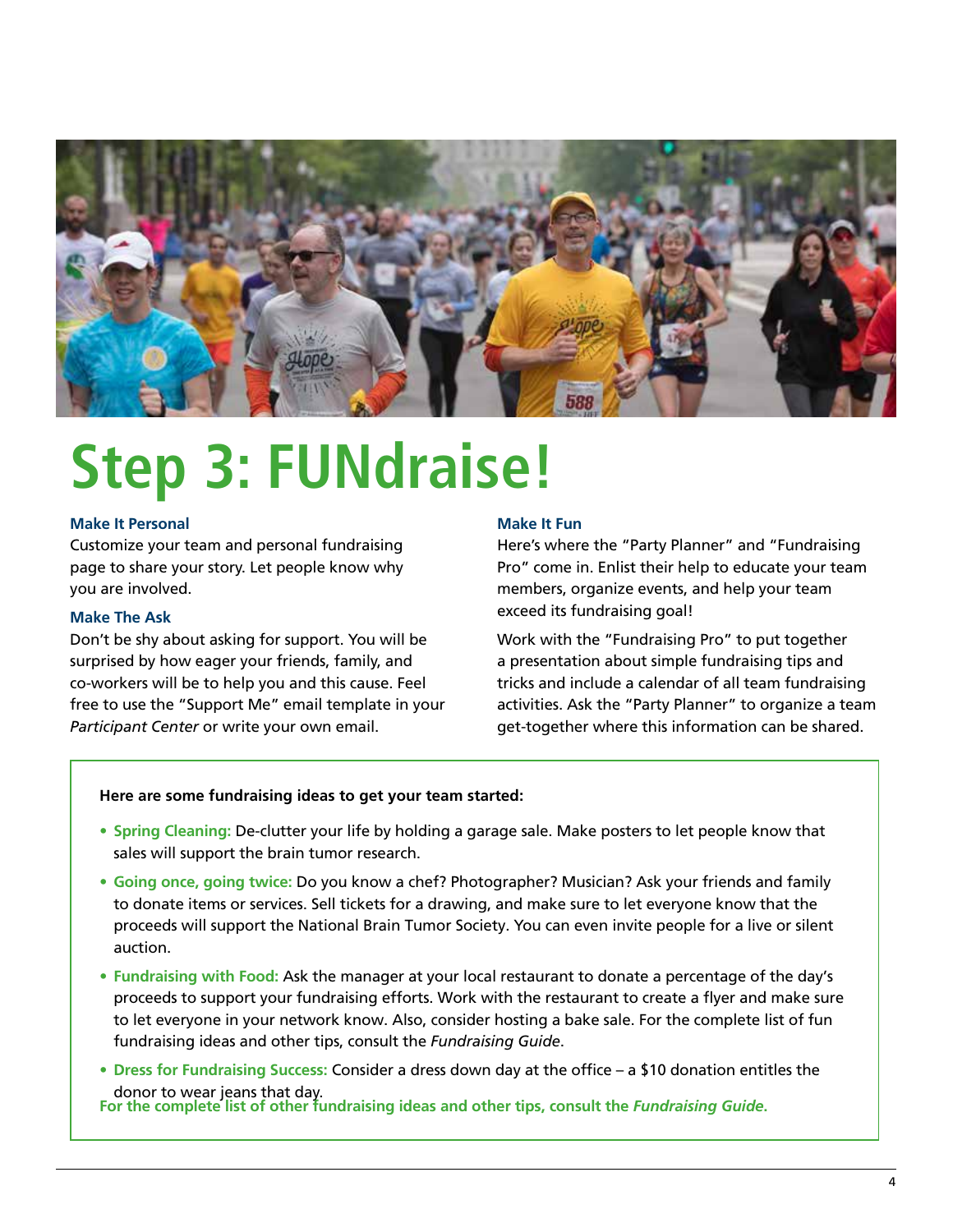

### **Reach even more people on Facebook**

Connect your fundraiser to Facebook! Link your personal fundraising page to Facebook and share updates, invite friends and collect donations. All donations received through Facebook will be reflected on your fundraising page and added to your fundraising goal!

#### **Follow the super easy steps to get started**

**Step 1**: Login to your Participant Center

**Step 2**: Personalize your event website and set a fundraising goal

**Step 3**: Click the Fundraise on Facebook button on the right hand side of the screen.



**Step 4**: You will be prompted to approve the link to your Facebook fundraiser. When finished, your Participant Center will reload.

That's it! Open your Facebook page and you will see your fundraiser has posted to your Facebook timeline.

#### *A few things to note:*

*The personal story you have written on your personal page on the event website will be pulled over to your Facebook fundraiser. If you want to make edits to that story for your Facebook fundraiser you can do that directly on Facebook. Changes made there will not make changes to your personal fundraising website.*

*The fundraising goal you have set here will also transfer to Facebook. Update your fundraising goal at any time and your goal on Facebook will also update!*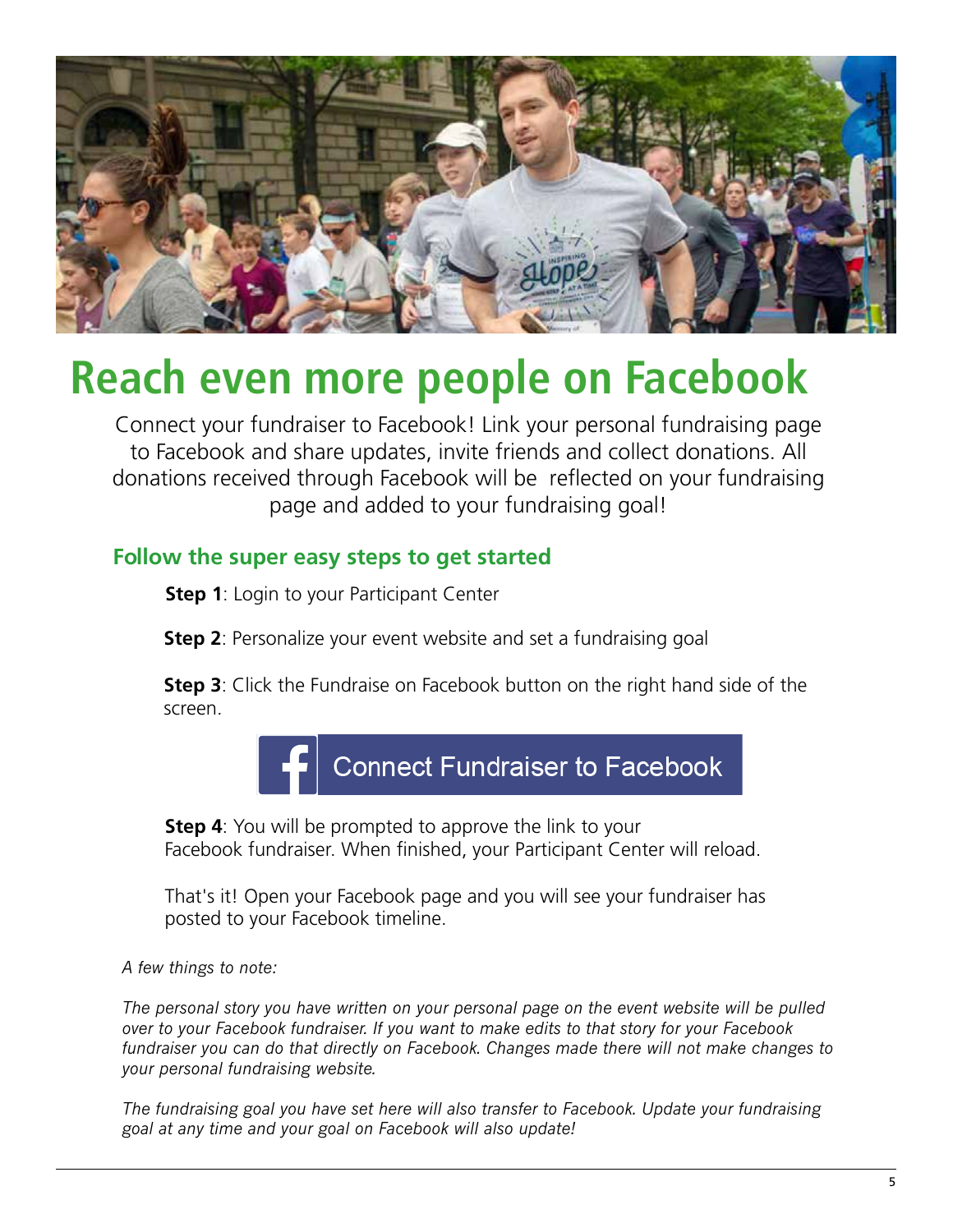# **The Big Day**

**We want everyone to be able to enjoy the atmosphere, the program, and the activities.** 

Here are a few tips to ensure your team is prepared (enlist the help of your *Event Day Coordinator*):

- Parking can be a challenge so get to the event site early, organize carpools or take public transportation.
- Designate a team meeting place. Bring balloons or signs to identify your area and make it easy for team members to spot you.
- Consider picking up all your team members' T-shirts and bibs in advance at *Packet Pickup*.
- Fill out a memory/celebration bib for the back of your shirt.
- Get decked out in your spirited team T-shirts, hats, etc.
- Take a team photo.
- Plan a post-event picnic or party. Gather everyone to share stories, thank them for their involvement, and encourage further participation.

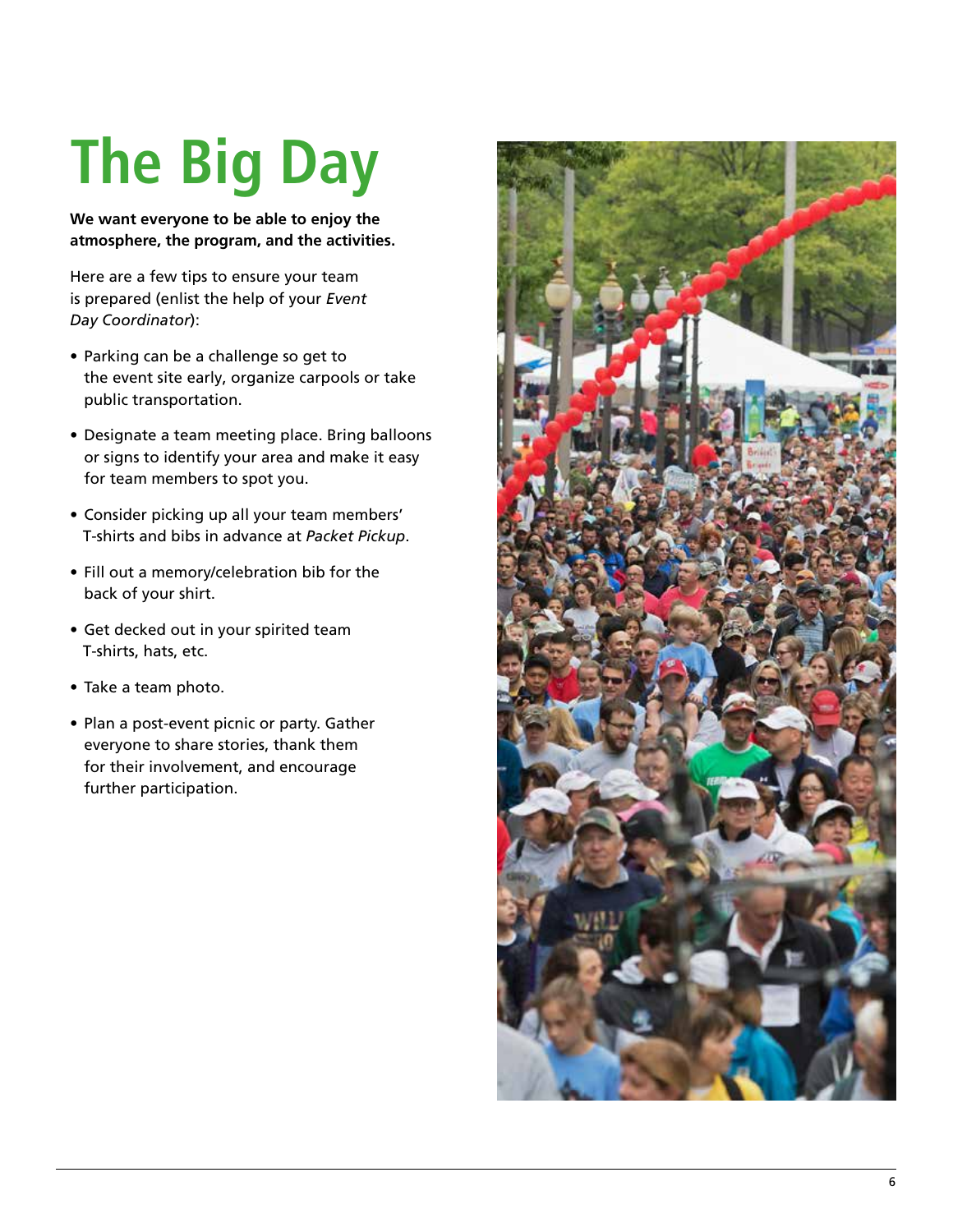



### **A Baker's Dozen Steps to Success**

- **O** Register your team and set the team goal.
- **2** Customize team page.
- **B** Recruit team members.
- **O** Organize a kick-off event to recruit team members, develop fundraising plan, and competitions.
- **B** Plan fundraising events.
- **G** Create team T-shirts, hats, or other festive accessories.
- O Organize a monthly conference call or meeting. **Tip:** try to schedule these in conjunction with fundraising events.
- **B** Email weekly team updates.
- **D** Decide on team meeting place at event.
- **Walk or Run as a team.**
- **O** Continue celebrating after the event with a picnic, a meal at a restaurant, or a home BBQ.
- **Make sure to thank your team members.**
- **B** Encourage all team members to send special thank you messages or emails to their donors.